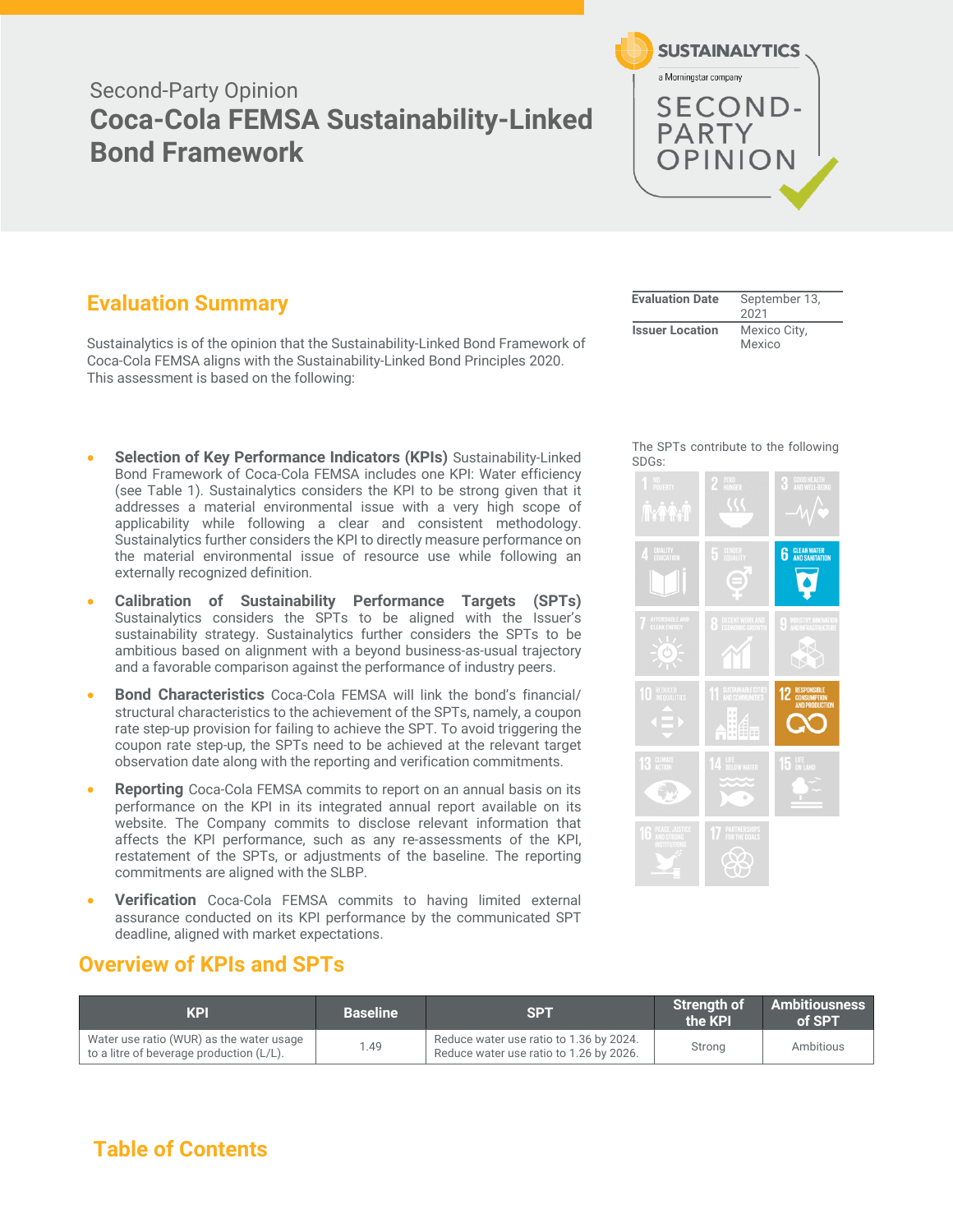

| Section 1: Sustainalytics' Opinion on the Alignment of Coca-Cola FEMSA's Sustainability-Linked Bond |  |
|-----------------------------------------------------------------------------------------------------|--|
|                                                                                                     |  |
|                                                                                                     |  |
|                                                                                                     |  |
|                                                                                                     |  |
|                                                                                                     |  |
|                                                                                                     |  |
|                                                                                                     |  |
|                                                                                                     |  |
|                                                                                                     |  |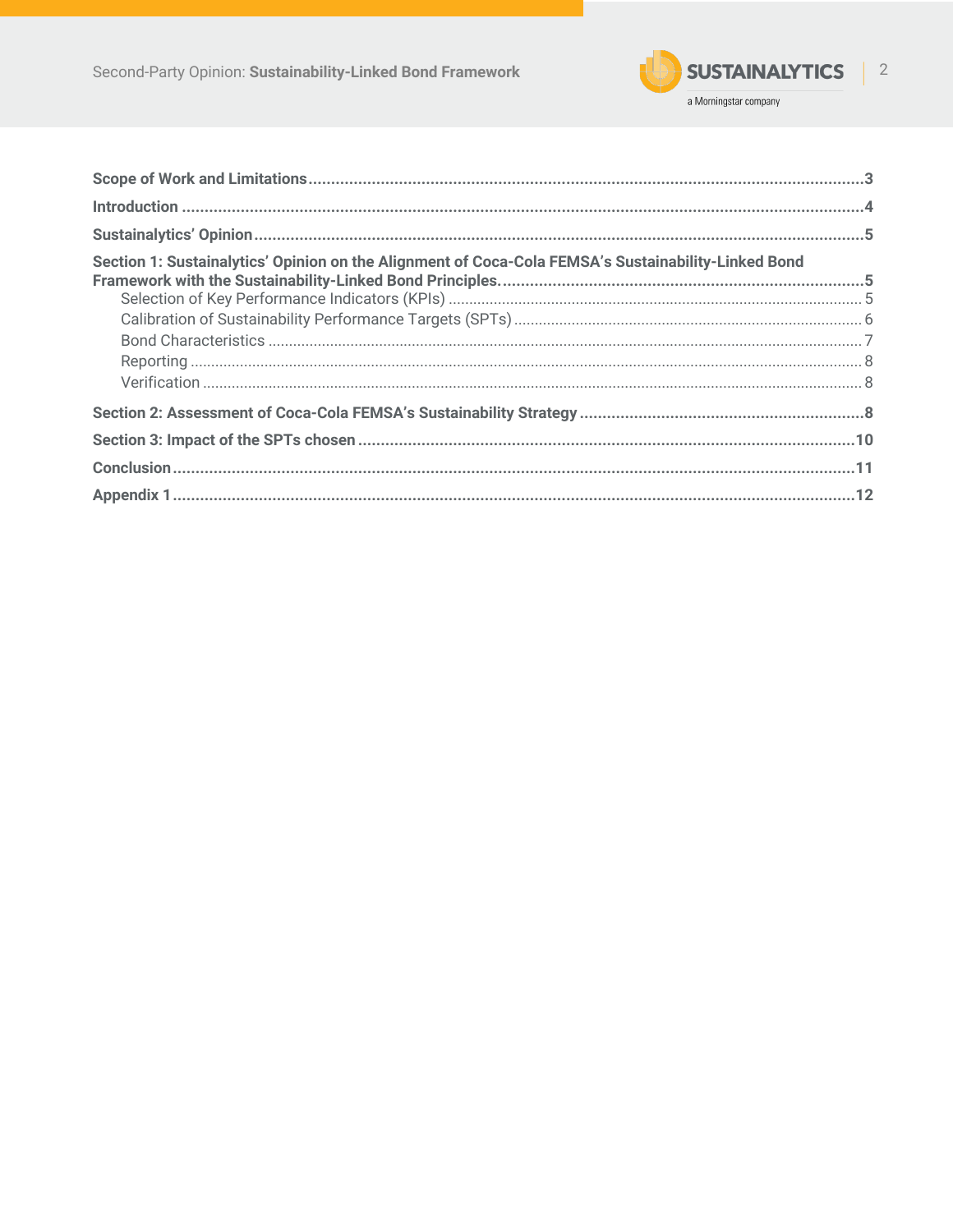

# **Scope of Work and Limitations**

Coca-Cola FEMSA, S.A.B. de C.V. ("Coca-Cola FEMSA" or the "Company" or the "Issuer") has engaged Sustainalytics to review the SLB Framework ("the Framework") and provide an opinion on the alignment of the Framework with the Sustainability-Linked Bond Principles (SLBP).1

Sustainalytics' Second-Party Opinion reflects Sustainalytics' independent<sup>2</sup> opinion on the alignment of the reviewed SLB Framework with the Sustainability-Linked Bond Principles 2020, as administered by the International Capital Markets Association ("ICMA").

As part of this engagement, Sustainalytics exchanges information with various members of Coca-Cola FEMSA's management team to understand the sustainability impact of their business processes and SPTs, as well as reporting and verification processes of aspects of the SLB Framework. Coca-Cola FEMSA's representatives have confirmed that:

- (1) They understand it is the sole responsibility of Issuer to ensure that the information provided is complete, accurate or up to date;
- (2) They have provided Sustainalytics with all relevant information; and
- (3) Any provided material information has been duly disclosed in a timely manner.

Sustainalytics also reviewed relevant public documents and non-public information. This document contains Sustainalytics' opinion of the Bond Framework and should be read in conjunction with the Framework. Any update of the present Second-Party Opinion will be conducted according to the agreed engagement conditions between Sustainalytics and Coca-Cola FEMSA. Sustainalytics' Second-Party Opinion, while reflecting on the alignment of the Framework with market standards, is no guarantee of alignment nor warrants any alignment with future versions of relevant market standards. Furthermore, Sustainalytics' Second-Party Opinion addresses the anticipated SPTs of KPIs but does not measure the KPIs' performance. The measurement and reporting of the KPIs is the responsibility of the Bond issuer. No information provided by Sustainalytics under the present Second-Party Opinion shall be considered as being a statement, representation, warrant or argument either in favour or against, the truthfulness, reliability or completeness of any facts or statements and related surrounding circumstances that Coca-Cola FEMSA has made available to Sustainalytics for the purpose of this Second-Party Opinion.

The Second-Party Opinion is valid for issuances aligned with the respective Framework for which the Second-Party Opinion was written and aligned with the methodology to calculate the KPI performance outlined in the Second-Party Opinion up to 24 months or until one of the following occurs:

- (1) A material change to the external benchmarks<sup>3</sup> against which targets were set;
- (2) A material corporate action (such as material merger and acquisition or change in business activity) which has a bearing on the achievement of the SLBs or the materiality of the KPI.

For inquiries, contact the Corporate Solutions project team:

**Jose Yakoubian (Toronto)** Project Manager jose.yakoubian@sustainalytics.com (+1) 647 749 5990

**Nilofur Thakker (Mumbai)** Project Support nilofur.thakker@sustainalytics.com **Given Mawodzeka (Amsterdam)** Project Support given.mawodzeka@sustainalytics.com (+31) 20 399 8382

**Nimisha Shah (Mumbai)** Project Support nimisha.shah@sustainalytics.com **Paramjot Kaur (New York)** Client Relations susfinance.americas@sustainalytics.com (+1) 646 518 9623

<sup>&</sup>lt;sup>1</sup> The Sustainability-Linked Bond Principles (SLBP) were launched by ICMA in June 2020. They are administered by the ICMA and are available at: https://www.icmagroup.org/assets/documents/Regulatory/Green-Bonds/June-2020/Sustability-Linked-Bond-PrinciplesJune-2020-100620.pdf  $2$  When operating multiple lines of business that serve a variety of client types, objective research is a cornerstone of Sustainalytics and ensuring analyst independence is paramount to producing objective, actionable research. Sustainalytics has therefore put in place a robust conflict management framework that specifically addresses the need for analyst independence, consistency of process, structural separation of commercial and research (and engagement) teams, data protection and systems separation. Last but not the least, analyst compensation is not directly tied to specific commercial outcomes. One of Sustainalytics' hallmarks is integrity, another is transparency. <sup>3</sup> Benchmarks refers to science based benchmarks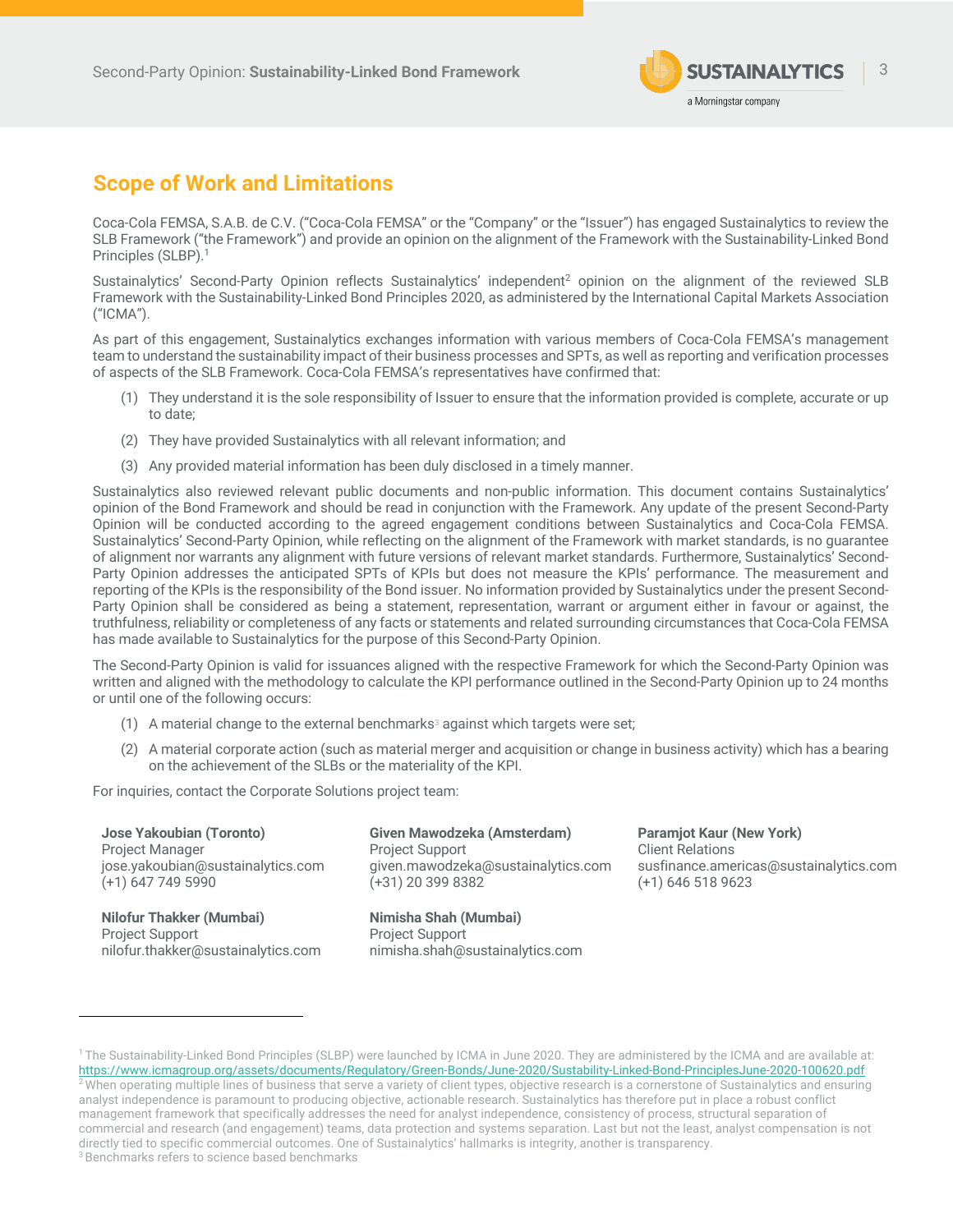

# **Introduction**

Coca-Cola FEMSA, headquartered in Mexico City (Mexico), is the largest franchise bottler of Coca-Cola trademark beverages across the world by sales volume. The Company is engaged in the production, distribution, and marketing of a wide portfolio of brands across multiple soft drink categories, including sparkling beverages (colas and flavoured beverages), water and bulk water, and still beverages (juice drinks, coffee, teas, milk, dairy and isotonic drinks). While Mexico and Brazil are Coca-Cola FEMSA's most important markets, generating roughly 80% of its sales, the Company operates in other Central and South American countries, including Guatemala, Nicaragua, Costa Rica, Panama, Argentina, Colombia and Uruguay. At the end of 2020, the Company had over 80,000 employees, 1.9 million points of sale, operated 49 manufacturing plants and 268 distribution centers.

Coca-Cola FEMSA intends to issue Sustainability-Linked Bonds (SLB) where the coupon rate of the bond is tied to the achievement of the SPTs for the KPI, water use ratio (WUR) - as the water usage to a litre of beverage production (L/L), across all the production plants.

Coca-Cola FEMSA has engaged Sustainalytics to review the SLB Framework and provide an opinion on the alignment of the bond framework with the Sustainability-Linked Bond Principles (SLBP).

The KPI and SPTs used by Coca-Cola FEMSA are defined in Tables 1 and 2 below.

### **Table 1: KPI Definitions**

| KPI                                                 | <b>Definition</b>                                                                                                                                                                                                                                                                     |
|-----------------------------------------------------|---------------------------------------------------------------------------------------------------------------------------------------------------------------------------------------------------------------------------------------------------------------------------------------|
| Water use ratio<br>(WUR) as the<br>water usage to a | This KPI measures the total volume of water consumed across all bottling plants expressed per the<br>total volume of beverages produced. For example, a WUR of 1.20 indicates that, for every litre of<br>beverage produced, an additional 0.2 litres of water is used to produce it. |
| litre of beverage<br>production (L/L).              | The measured water is from any source, including municipal water, water wells, surface water or tank<br>water. The description of water sources is aligned with the GRI Standard on reporting total water<br>usage. <sup>4</sup>                                                      |

### **Table 2: SPTs and Past Performance**

| KP <sub>I5</sub>                                                                     | 2018 | 2019 | 2020<br>(baseline) | <b>SPT 2024</b> | <b>SPT 2026</b> |
|--------------------------------------------------------------------------------------|------|------|--------------------|-----------------|-----------------|
| Water use ratio (WUR) as the water usage to<br>a litre of beverage production (L/L). | 1.58 | 1.52 | 1.49               | 1.36            | 1.26            |

<sup>4</sup> GRI, "GRI standard 303: Water, (2018)", at: https://www.globalreporting.org/standards/media/1909/gri-303-water-and-effluents-2018.pdf <sup>5</sup> Historical data on the SPTs was provided by Coca-Cola FEMSA in the Framework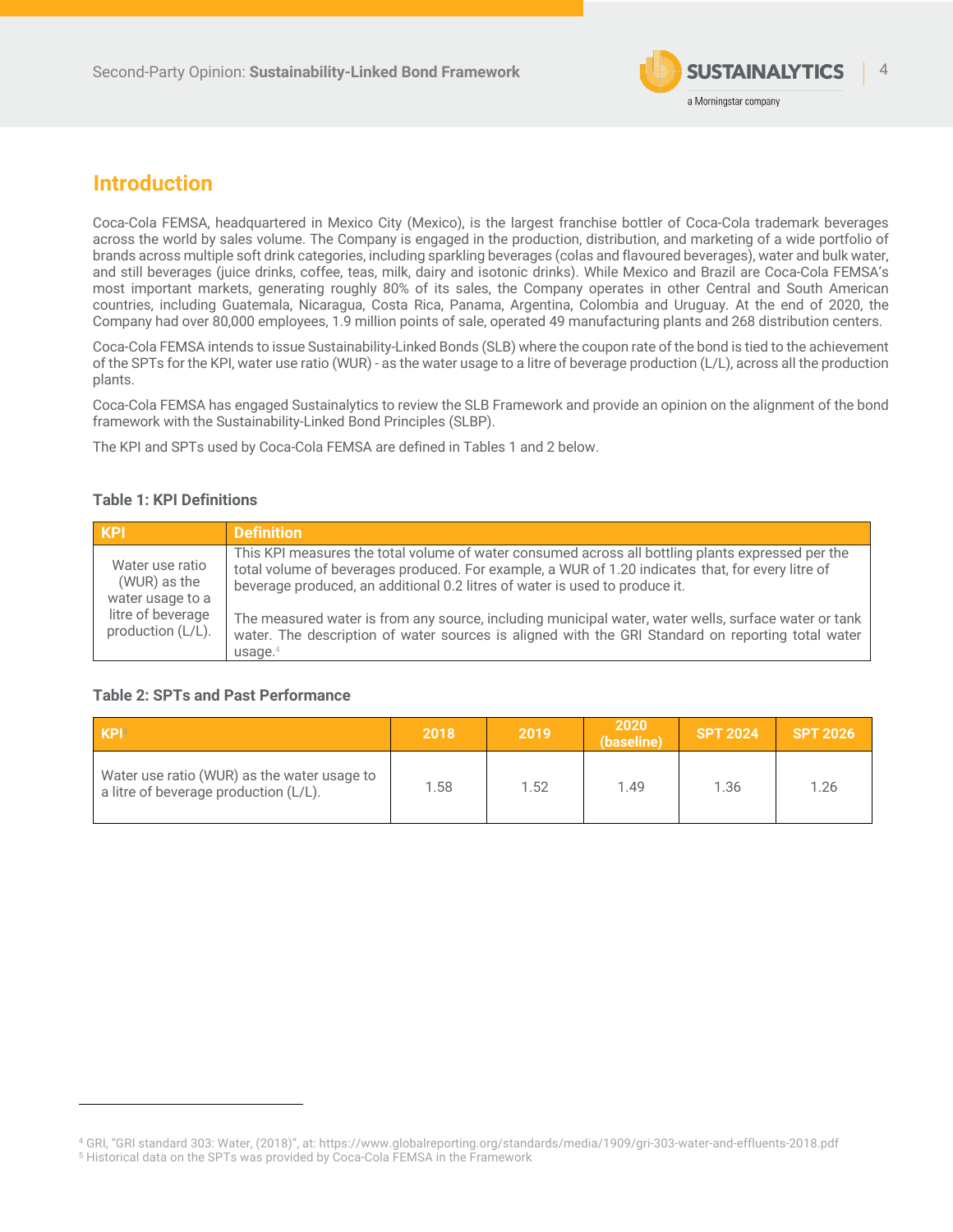

# **Sustainalytics' Opinion**

# **Section 1: Sustainalytics' Opinion on the Alignment of Coca-Cola FEMSA's Sustainability-Linked Bond Framework with the Sustainability-Linked Bond Principles.**

Sustainalytics is of the opinion that the Sustainability-Linked Bond Framework align with the five core components of the Sustainability-Linked Bond Principles 2020 (SLBP).



**Selection of Key Performance Indicators (KPIs)**

#### **Relevance and Materiality of KPIs**

Sustainalytics in its assessment of materiality and relevance considers i) whether an indicator speaks to a material impact of the Issuer's business on environment or social issues, and ii) to what portion of impact the KPI is applicable.

Sustainalytics considers the KPI to be material and relevant given the heavy reliance of the soft-drinks industry on water as a raw material for the production of its beverages. In this context, Coca-Cola FEMSA has identified efficient water management as an essential sustainability issue to its business operations, considering the impact of industrial water usage on the Company's stakeholder relations and the planet. The Company has also reported on its performance on this metric since 2011 in its inaugural sustainability report and has kept data on the metric since 2004. Furthermore, the Beverage Industry Environmental Roundtable (BIER)<sup>6</sup>, highlights the significance of water management in the beverages production sector and provides industry-wide historical performance benchmarks on water efficiency among all major global bottling companies. In support of this view, Sustainalytics' ESG Risk Rating of Coca-Cola FEMSA7 identified "Resource Use"8 as a highly material ESG issue for the Company.

Regarding applicability, data provided to Sustainalytics by Coca-Cola FEMSA indicate that the KPI covers approximately 98.52% of the Company's total water consumption across all functional divisions, showing a very high scope of applicability.

Sustainalytics considers the KPI to be material and relevant because it addresses a material environmental issue for the soft-drinks subindustry with a high scope of applicability.

#### **KPI Characteristics**

Sustainalytics in its assessment of the KPI characteristics considers i) whether a clear and consistent methodology is used, ii) whether the Issuer follows an externally recognized definition, iii) whether the KPIs are a direct measure of the performance of the Issuer on the material environmental or social issue, and iv) if applicable, whether the methodology can be benchmarked to an external contextual benchmark. $^9$ 

Sustainalytics considers Coca-Cola FEMSA's definition and methodology to calculate KPI performance to be clear and consistent with historical reporting, following an externally recognized definition that is widely used in the beverages production sector and aligned with the guidelines of GRI Standard 303 on water use. <sup>4</sup> Sustainalytics further considers the KPI to be a direct measure of performance on the material environmental issue of water

<sup>&</sup>lt;sup>6</sup> BIER is a technical coalition of leading global beverage companies working together to advance environmental sustainability within the beverage sector: https://www.bieroundtable.com/

<sup>7</sup> Sustainalytics, ESG Risk Rating Report – Coca-Cola FEMSA, S.A.B. de C.V., accessed on September 02, 2021, at:

https://www.sustainalytics.com/esg-rating/coca-cola-femsa-s-a-b-de-c-v/1008206266

<sup>8</sup> Resource Use" focuses on how efficiently and effectively a company uses its raw material inputs - primarily water, in production and how it manages related risks.

<sup>&</sup>lt;sup>9</sup> External contextual benchmarks provide guidance on the alignment with ecological system boundaries. This criterion is not applied to social KPIs or impact areas for which such contextual benchmarks are not available.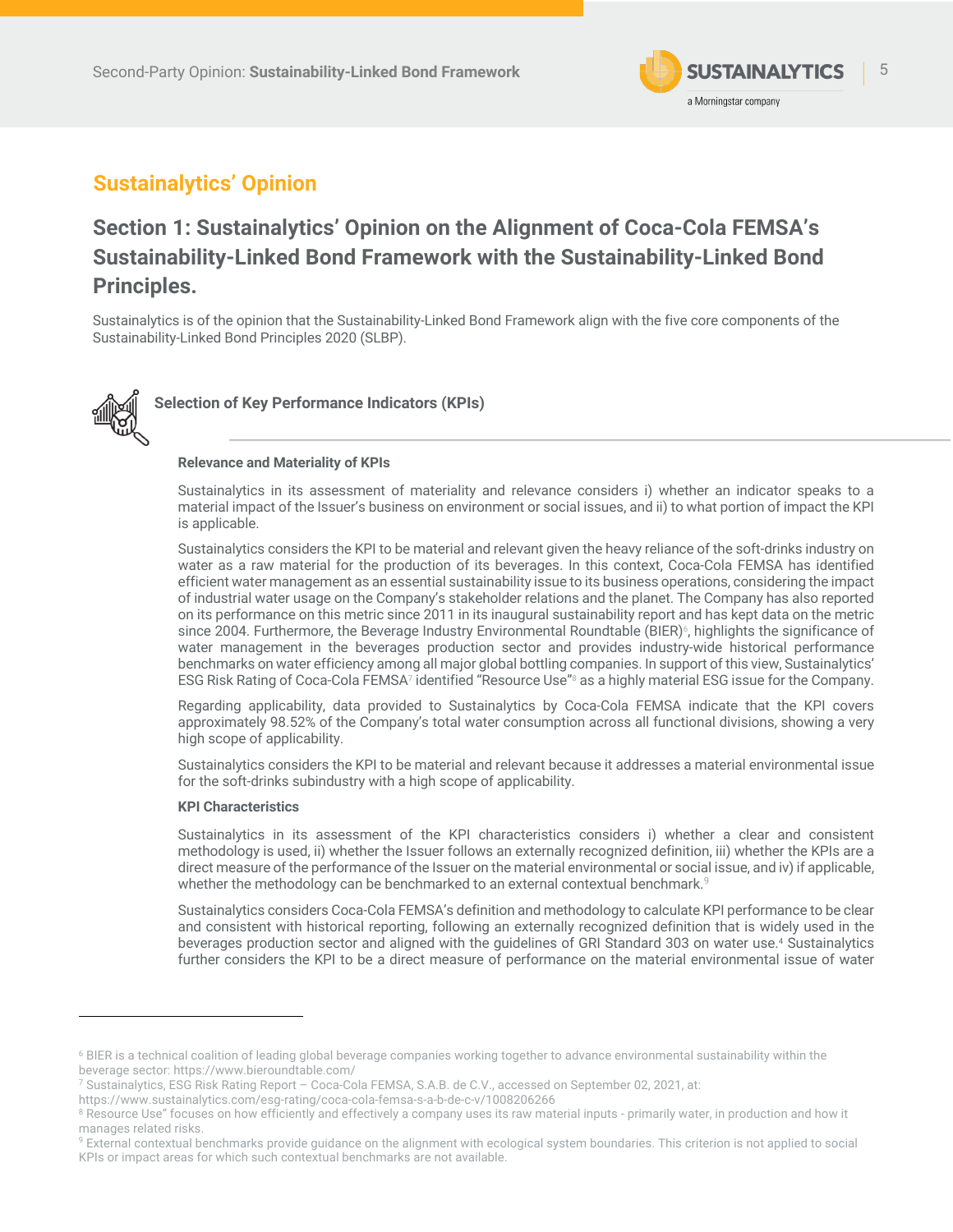

resources use while noting the lack of availability of external contextual benchmarks based on ecological system boundaries to benchmark future performance of the KPI.

#### **Overall Assessment**

Sustainalytics overall considers the water efficiency KPI as strong given that: (i) it directly measures a material environmental issue, (ii) it has a very high scope of applicability, and (iii) it follows a clear and consistent methodology aligned with an externally recognized definition.

| Water use ratio (WUR) as the water usage to<br>a litre of beverage production (L/L). | Not Aligned | Adequate | <b>Strong</b> | Very strong |
|--------------------------------------------------------------------------------------|-------------|----------|---------------|-------------|
|--------------------------------------------------------------------------------------|-------------|----------|---------------|-------------|



### **Calibration of Sustainability Performance Targets (SPTs)**

#### **Alignment with Issuer's Sustainability Strategy**

Coca-Cola FEMSA has set the following SPTs for its KPI:

- Reduce the water use ratio to 1.36 by 2024.
- Reduce the water use ratio to 1.26 by 2026.

Sustainalytics considers the SPTs to be aligned with Coca-Cola FEMSA's sustainability strategy (please refer to Section 2 for analysis of the credibility of Coca-Cola FEMSA's sustainability strategy).

Coca-Cola FEMSA has made commitments to ensure the efficient use of water as a strategic resource for the Company and the communities it serves. Consistent with this commitment, Coca-Cola FEMSA has established a water strategy, anchored on three pillars:10 i) water efficiency in bottling plants where key measures include detection and elimination of leaks and water recovery systems ii) facilitating access to water and sanitation in the communities where the Company works in collaboration with the FEMSA Foundation in projects designed to provide communities with safe water, improved sanitation, and hygiene education and iii) replenishment and water funds where the Company has a commitment to return the water used in the processes by replenishing and conserving water basins to ensure water equilibrium in the communities where it operates.

#### **Strategy to Achieve the SPTs**

Coca-Cola FEMSA intends to achieve the SPTs through the following strategy:

- Water recycling: recover the water within the same process where the water discharge is generated
- Reuse of water: recover and use the water in a different process where the water discharge is generated.
- The targeted areas to recover water in the Company's production facilities include: (i) recovery of backwash rejection water within water treatment system, (ii) recovery of discharge water from the last washing machine rinse to be used in additional rinsings, (iii) recovery of the last cleaning in place rinse (CIP) to be used in other CIP processes, (iv) recovery of water from bottle rinsing systems "one way" before entering the filler, (v) recovery of water from the industrial water equipment to be used in auxiliary services (refrigeration and boilers), and (vi) water recovery from the ozonation tower.
- Improvement in operative practices through implementation of internal procedures to increase water efficiency in bottling facilities such as constant measuring and analysis of water usage, as well as leak controls in plants. The Company targets to execute 100% of the water efficiency procedures by 2025. Targeted process improvements include the bottle-to-filler rinse with ionized air instead of water,

<sup>10</sup> Coca-Cola FEMSA, "Coca-Cola FEMSA and the world water day", accessed on 9 Sep 2021 at: https://coca-colafemsa.com/en/noticias/diamundial-del-agua-2018/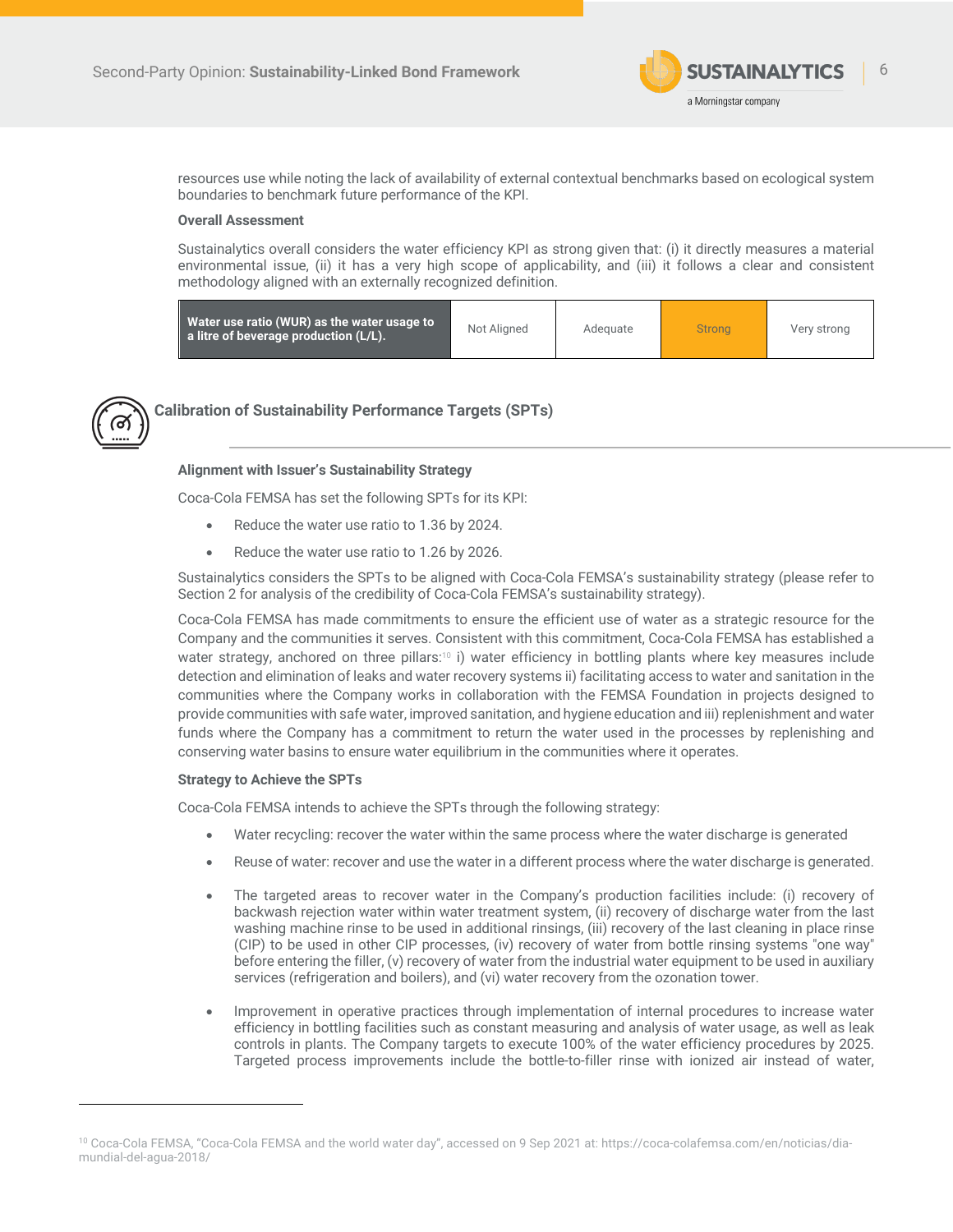

lubrication systems optimization for bottle conveyors, and training operations personnel to raise awareness in the efficient use of water.

#### **Ambitiousness, Baseline and Benchmarks**

To determine the ambitiousness of the SPTs, Sustainalytics considers whether the SPTs go beyond business-asusual trajectory, ii) how the SPTs compare to targets set by peers, iii) and how the SPTs compare with science.<sup>11</sup>

Coca-Cola FEMSA has set the baseline for the SPT at 2020 as it represents the most recent year of disclosed data on its KPI for a full year.

Sustainalytics was able to use the following benchmarks to assess ambitiousness: past performance and peer performance.

Sustainalytics considers the SPTs to be aligned with historical performance as the implied annual improvements in WUR (L/L) up to the final SPT observation date (2026) represent a continued improvement in performance. For the period between 2018 and 2020, the Company achieved improvements in WUR (L/L) at an annual average of 2.8%. To achieve the SPT 2026, the required improvements in WUR (L/L) should accrue at an implied annual average of 2.5% from the baseline year 2020. Based on this, Sustainalytics notes that the rate of improvements in WUR (L/L) required to meet the SPT 2026 is aligned with the historical performance.

In addition, Sustainalytics analyzed a group of six direct subindustry peers and noted that Coca-Cola FEMSA targets exceed the targets set by its peers.<sup>12</sup> However, Sustainalytics also noted the absence of science-based benchmarks for benchmarking future performance.

Coca-Cola FEMSA may restate the SPTs or adjust the baseline in case of developments with a substantial impact on the Company's operations, such as acquisitions, divestitures, or changes in the regulatory environment. Any such readjustment will be communicated within the Coca-Cola FEMSA's Sustainability-Linked Bond Report.

#### **Overall Assessment**

Sustainalytics considers the SPTs to align with Coca-Cola FEMSA's sustainability strategy and considers the SPTs to be ambitious given that it is aligned with past performance with targets exceeding those of the subindustry peers.

| Reduce the water use ratio to 1.36 by 2024.<br>Reduce the water use ratio to 1.26 by 2026. | Not Aligned | Moderately<br>Ambitious | <b>Ambitious</b> | <b>Highly Ambitious</b> |
|--------------------------------------------------------------------------------------------|-------------|-------------------------|------------------|-------------------------|
|                                                                                            |             |                         |                  |                         |



## **Bond Characteristics**

Coca-Cola FEMSA has disclosed that the Sustainability-Linked Bonds issued against the Framework will have their financial characteristics linked to the achievement of the SPTs through coupon rate step-up provisions in the bond indenture or any other applicable offering documents in terms of the governing law of the bonds. A failure to meet the SPTs at the target observation dates or to meet the annual reporting and verification commitments in the Framework, will result in a coupon rate step-up for the remaining life of the issued security. The specific quantum in basis points of the coupon rate step-up and the payment mechanism will be specified in the final terms of the securities offered. The proceeds from the bond issuance are for general corporate purposes. Sustainalytics notes positively that both SPTs need to be met to avoid an increase in the coupon rate but does not opine on the adequacy of the penalty for not achieving the SPTs. Coca-Cola FEMSA may reformulate the SPTs or adjust the KPI in case of certain acquisitions or sales of assets or changes in regulation that may materially impact the KPI calculation.

 $^{11}$  We refer here to contextual benchmarks, that indicate the alignment of targets with ecosystem boundaries.<br> $^{12}$  Sustainalytics analyzed peer's reported current and future targets on water efficiency in the soft-dr targets are above peer's targets. Most peers reported current efficiency levels with no future projections.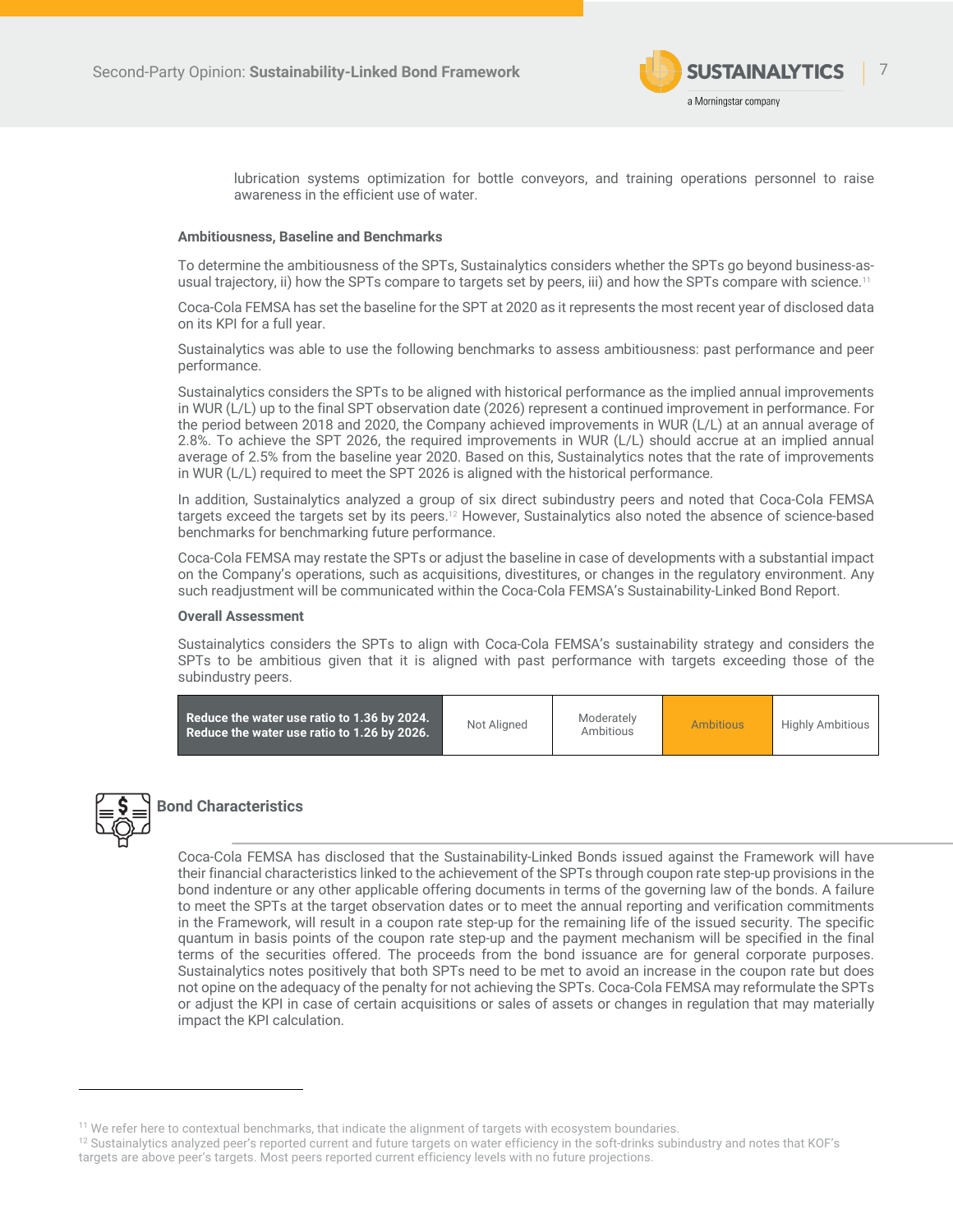



# **Reporting**

Coca-Cola FEMSA commits to report on an annual basis on its performance on the KPI and expects to include the relevant figures in the integrated annual reports available on the Company's website,<sup>13</sup> aligned with the SLB Principles. Coca-Cola FEMSA further commits to disclose relevant information enabling investors to monitor the level of ambition of the SPTs, including a verification assurance certificate outlining the performance of the KPI against the SPTs and, where feasible, an illustration of the sustainability impacts of the performance improvement or any re-assessments of KPI and/or restatement of the SPTs and/or pro-forma adjustments of baselines or KPI scope.



### **Verification**

Coca-Cola FEMSA commits to having an external verifier provide limited assurance annually or for any date/period relevant for assessing the trigger of the SPTs performance. The Company will seek independent and external verification of the performance level of the SPTs for the stated KPI by a qualified external reviewer with relevant expertise, which is aligned with the SLBP on verification.

## **Section 2: Assessment of Coca-Cola FEMSA's Sustainability Strategy**

### **Credibility of Coca-Cola FEMSA Sustainability Strategy**

In the context of ESG disclosure, Coca-Cola FEMSA's 2020 integrated report references the guidelines of the International Integrated Reporting Council (IIRC) and follows the GRI (Global Reporting Initiative) Standards, as well as material indicators of the Sustainability Accounting Standards(SASB) for the non-alcoholic beverage (soft-drinks) industry.14 Coca-Cola FEMSA's board of directors is responsible for directing the corporate strategy and supervising the implementation. The Company's sustainability team oversees the integration of sustainability into all its business units through specific policies and processes and supervises sustainability performance and targets. The sustainability team is responsible for formulating, developing, implementing, and monitoring the sustainability policies and reporting overall performance.

In addition, Coca-Cola FEMSA is committed to contributing to the achievement of the United Nations (UN) Sustainable Development Goals (SDGs) through its sustainability strategy, <sup>15</sup> based on three main focus areas: people, community, and Planet,<sup>15</sup> which act as a guiding principle for the Company's business decisions with simultaneous generation of economic, social, and environmental value. <sup>15</sup> The Company's strategies, policies, and procedures across these focus areas aim to address the following priority issues: packaging circular economy, greenhouse gas (GHG) emission reductions, WASH (Water, Access, Sanitation and Hygiene), water efficiency, human and labour rights, inclusion and diversity, health and safety, and corporate ethics. <sup>14</sup> The Company conducts a comprehensive materiality analysis to identify material topics, sustainability priorities, risks and opportunities relevant to its business, business partners, and the communities in which the Company operates.<sup>14</sup> The Company published its first sustainability report in 2011<sup>16</sup> and established 2020 sustainability goals for each focus area of its sustainability strategy in 2015. 16

The Company used 1.49 litres of water per litre of beverage produced, meeting their 2020 goal and achieving a 24% improvement in WUR (L/L) in comparison to the 2010 baseline year. <sup>14</sup> The Company currently treats 100% of the wastewater discharged from its manufacturing and operating facilities. The Company is aligned with The Coca-Cola Company's "World Without Waste" global initiative.<sup>17</sup> In 2020, the Company created packaging with an average of 29% recycled content in PET packaging, exceeding its 2020 goal of 25%. The Company also achieved its 2020 goal of of recycling at least 90% of the waste generated at each of its plants. <sup>14</sup> The Company seeks to create packaging that includes at least 50% recycled material by 2030, make all consumer packaging 100% recyclable by 2025 and collect an equivalent of 100% of its primary packaging by 2030.14

<sup>13</sup> Coca-Cola FEMSA will publish annually on its website (https://coca-colafemsa.com/en/inverstor- relations/reports-and-results/)

<sup>&</sup>lt;sup>14</sup> Coca-Cola FEMSA, "Integrated Report 2020", (2020), at : https://coca-colafemsa.com/wp-content/uploads/2021/03/KOF\_2020\_Eng.pdf <sup>15</sup> Coca-Cola FEMSA, " Our Sustainability Strategy", accessed on September 01, 2021, at : https://coca-colafemsa.com/en/sustainability/our-

sustainability-strategy/ 16 Coca-Cola FEMSA," Green Bond Report 2020",(2020), at : https://coca-colafemsa.com/wp-content/uploads/2021/06/Green-Bond-Report.pdf

<sup>&</sup>lt;sup>17</sup> The Coca-Cola Company, "What is world without waste", accessed on Spetmeber 01, 2021, at: https://www.coca-

colacompany.com/faqs/what-is-world-without-waste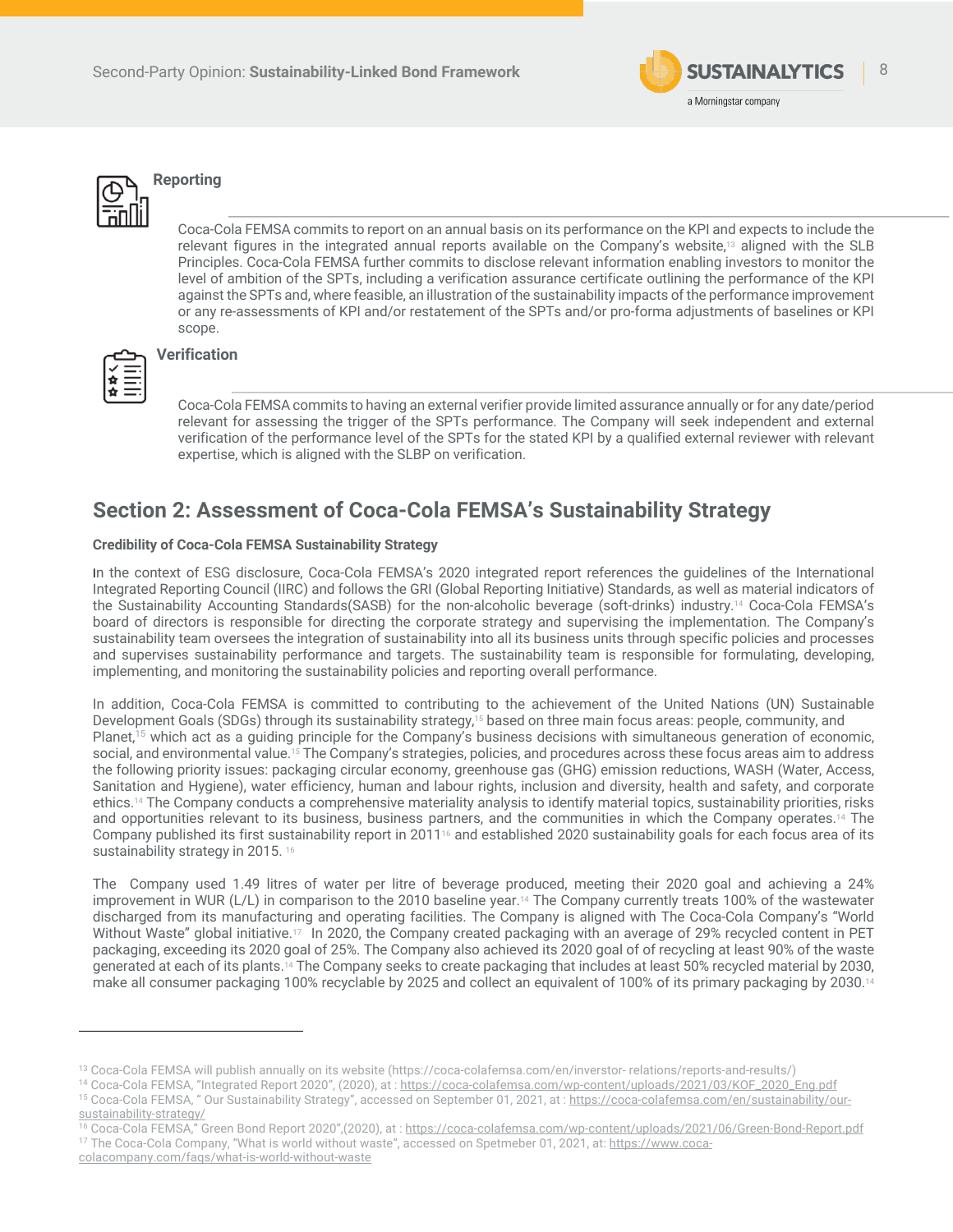

The Company also works with its suppliers to reduce the environmental impacts generated through sustainable mobility and sourcing and thus improve the conditions of its supply chain. 14

Concerning climate change mitigation, the GHG emissions reduction targets established by the Company for its operations (Scopes 1 and 2) are in line with the goals of the Paris Agreement to limit global warming to well-below 2ºC. At the same time, Coca-Cola FEMSA's target for emissions from its value chain (Scope 3) meets the "Science Based Target Initiatives"18 criteria for ambitious value chain goals, meaning they are in line with current best practice. During 2019, Coca-Cola FEMSA worked in collaboration with its value chain to develop a robust GHG emissions inventory and has defined the following goals to be met by 2030 (compared with 2015 baseline): 19

- Reduce absolute GHG emissions from its operations (scopes 1 and 2) by 50%
- Reduce absolute GHG emissions from the value chain (covering purchased goods and services and upstream transportation and distribution) by 20%
- Achieve 100% renewable electricity in its operations

In 2020, the Company sourced 80% of electricity requirements for its manufacturing facilities from renewable sources and is on track to make its operations less carbon-intensive by procuring 100% of its electric energy needs from renewable sources by 2030. 14

Based on this, Sustainalytics considers Coca-Cola FEMSA to have a strong sustainability strategy. Additionally, considering Coca-Cola FEMSA's long history of sustainability practices and setting quantitative targets, Sustainalytics believes that the SLBs will further support Coca-Cola FEMSA to advance its sustainability strategy.

### **Coca-Cola FEMSA's Environmental and Social Risk Management**

Sustainalytics recognizes that while Coca-Cola FEMSA's defined targets are impactful, achieving the SPTs bears environmental and social risks primarily related to the overall environmental and social impact of products and services, labour rights, human rights within its supply chain, water stress risk, waste and effluents.

In the following section, Sustainalytics comments on Coca-Cola FEMSA's ability to mitigate such potential risks.

- The Company's strategy includes a Comprehensive Risk Management process through which it identifies, measures, assesses potential impacts and takes key mitigation actions.14 Coca-Cola FEMSA's Corporate Environmental Policy20 addresses and mitigates the associated risks to the environmental impact of the use of energy, water and waste management throughout the chain value of the Company's operations.
- Coca-Cola FEMSA's Code of Ethics includes principles relating to human rights, inclusion and diversity, discrimination, violence and harassment, conflicts of interests, misuse of information and anti-corruption.14 Suppliers have to ensure compliance with TCCC's Supplier Guiding Principles.21
- Coca-Cola FEMSA tries to mitigate its water demand and reduce waste generation through its initiatives, programs and awareness campaigns. To mitigate water shortage, the Company will develop a Water Risk Index, including four issues that need to be assessed: community and public perception risks, scarcity of water and other inputs, regulatory risks, and legal risks for each of our bottling plants.14 The Company also employs a water risk assessment tool for each of its bottling plants. In 2020, 49 of Coca-Cola FEMSA's bottling plants obtained the Zero Waste to landfill certification, 18 of its plants in Mexico obtained the Clean Industry certification from the Federal Environmental Protection Agency, 36 of its distribution centers in Mexico received air quality certifications from the Federal Environmental Protection Agency, the state of Mexico's Environmental Agency, and Mexico City's Ministry of Environment.<sup>14</sup>

<sup>&</sup>lt;sup>18</sup> The Science Based Targets Initiative (SBTi) is a collaboration between CDP, the United Nations Global Compact (UNGC), World Resources Institute (WRI), and the World Wide Fund for Nature (WWF). SBTi aims that the private sector commits to do its part to comply with the Paris Agreement: to limit global warming to well below 2°C above pre-industrial levels and pursue efforts to limit warming to 1.5°C.

<sup>&</sup>lt;sup>19</sup> The Science Based Targets Initiative's Steering Committee Letter provided to Sustainalytics by Coca-Cola FEMSA

<sup>&</sup>lt;sup>20</sup> Coca-Cola FEMSA ,"Corporate Environmental Policy", accessed on September 01, 2021, at : https://coca-colafemsa.com/wpcontent/uploads/2020/08/Environment1.pdf

<sup>21</sup> Supplier Guiding Principles focus on strategic input categories and include areas such as Human Rights Policies, Environmental Protection, and Labour Rights. Through audits that ensure compliance with these standards, TCCC authorizes its bottlers to work with approved suppliers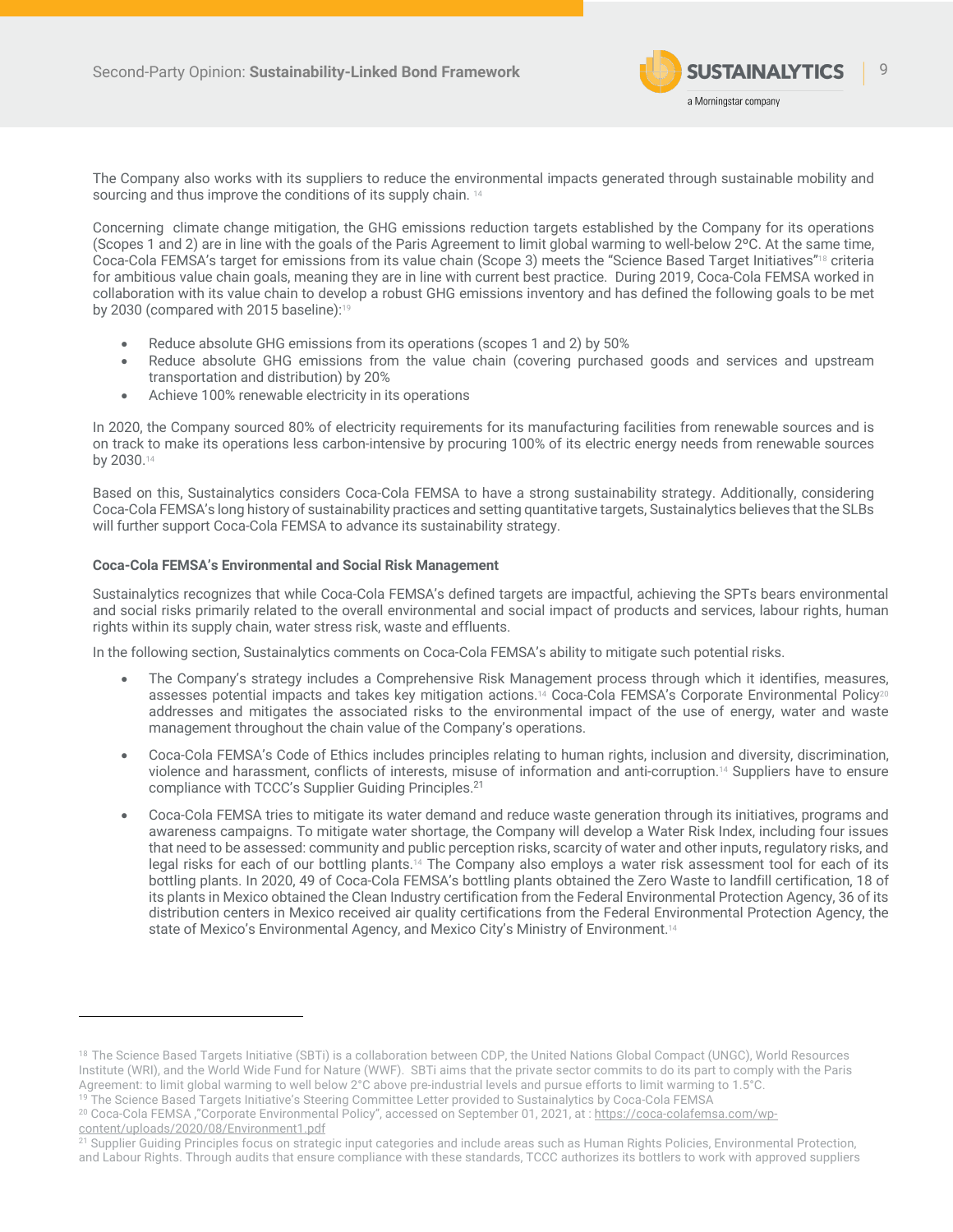

Overall, Sustainalytics' ESG Risk Rating of Coca-Cola FEMSA indicates that its overall management of material ESG issues (MEIs) is strong, with established management programs and policies to mitigate the ESG risks that are material to the Company's subindustry.

# **Section 3: Impact of the SPTs Chosen**

Water is intrinsic for doing business in the beverage industry, and clean, high-quality water is a key raw material input for the industry's production operations. According to the Beverage Industry Environmental Roundtable (BIER)<sup>22</sup>, the bottling plants involve water-intensive operations that invariably lead to stress on the world's freshwater sources. Demand for beverages is expected to increase along with the projected world's population growth  $(8.5 \text{ billion by } 2030 \text{ and } 9.7 \text{ billion by } 2050 \text{ m})$ , and competition for freshwater resources is expected to intensify. In Latin America, over-extraction of groundwater for agricultural and industrial processes coupled with the lack of water infrastructure, makes water scarcity severely acute in some countries. $^{24}$ In this context, sustainable management of water resources is a strategic imperative for the beverage industry in the region.

To advance towards a more sustainable future, the beverage industry is implementing water management practices that improve water efficiency, reduce water waste, and lower water footprint. Water stress management, particularly operational improvements relating to water efficiency, can reduce vulnerability to climate change and drought and provide a competitive advantage to global beverages industry players. <sup>25</sup> Wastewater management, in particular, has had many benefits, including minimized depletion of the water resource base, protection and promotion of human health and minimized environmental degradation. <sup>26</sup> Further effort is required to achieve long-term business and environmental sustainability in all watersheds and communities through accounting for every drop of water by adopting initiatives such as the 3Rs – Reduction, Reuse, Recycling – as standard practice across operational locations.27

Based on the above context, Sustainalytics notes that Coca-Cola FEMSA's efforts to improve water efficiency across all its bottling plants will enable the Company to reduce its water footprint, contributing to water conservation, and supporting the UN SDGs.

### **Alignment with/contribution to SDGs**

The Sustainable Development Goals (SDGs) were set in September 2015 and form an agenda for achieving sustainable development by the year 2030. This sustainability-linked bond advances the following SDG goal and targets:

| <b>KPI</b>                                                                                 | <b>SDG</b>                                    | <b>SDG Target</b>                                                                                                                                                                                                                                      |
|--------------------------------------------------------------------------------------------|-----------------------------------------------|--------------------------------------------------------------------------------------------------------------------------------------------------------------------------------------------------------------------------------------------------------|
| Water use ratio (WUR)<br>as the water usage to a<br>litre of beverage<br>production (L/L). | 6. Clean Water and Sanitation                 | 6.4 By 2030, substantially increase water-use efficiency across<br>all sectors and ensure sustainable withdrawals and supply of<br>freshwater to address water scarcity and substantially reduce<br>the number of people suffering from water scarcity |
|                                                                                            | 12. Responsible Consumption<br>and Production | 12.2 By 2030, achieve the sustainable management and<br>efficient use of natural resources                                                                                                                                                             |

<sup>24</sup> Smart Water Magazine, "Water challenges and opportunities in Latin America", accessed on September 01, 2021, at:

<sup>22</sup> BIER, "2018 Benchmarking Study Trends & Observations", (2019), at: http://www.bieroundtable.com/wp-content/uploads/2018-Water-and-Energy-Use-Benchmarking-Study.pdf

<sup>&</sup>lt;sup>23</sup> United Nations, Sustainable Development Goals, "UN projects world population to reach 8.5 billion by 2030, driven by growth in developing countries", accessed on September 01, 2021, at: https://www.un.org/sustainabledevelopment/blog/2015/07/un-projects-world-population-toreach-8-5-billion-by-2030-driven-by-growth-in-developing-countries/

https://smartwatermagazine.com/news/almar-water-solutions/water-challenges-and-opportunities-latin-america

<sup>25</sup> Nevelling.D, (2020), "The Value of Water", Lazard Asset Management, accessed on September 01, 2021, at:

https://www.lazardassetmanagement.com/research-insights/lazard-insights/the-value-of-water#!

<sup>&</sup>lt;sup>26</sup> UNEP," Sanitation, wastewater management and sustainability", (page 10), (2020), at: https://cdn.sei.org/wp-

content/uploads/2021/03/sanitation-wastewater-management-and-sustainability-by-sei-and-unep.pdf

<sup>27</sup> Beverage Industry Environmental Roundtable (BIER), "Context-Based Decision Guide for Water Reuse and Recycling", (2020), at: https://www.bieroundtable.com/wp-content/uploads/Context-Based-Decision-Guide-for-Water-Reuse-and-Recycling.pdf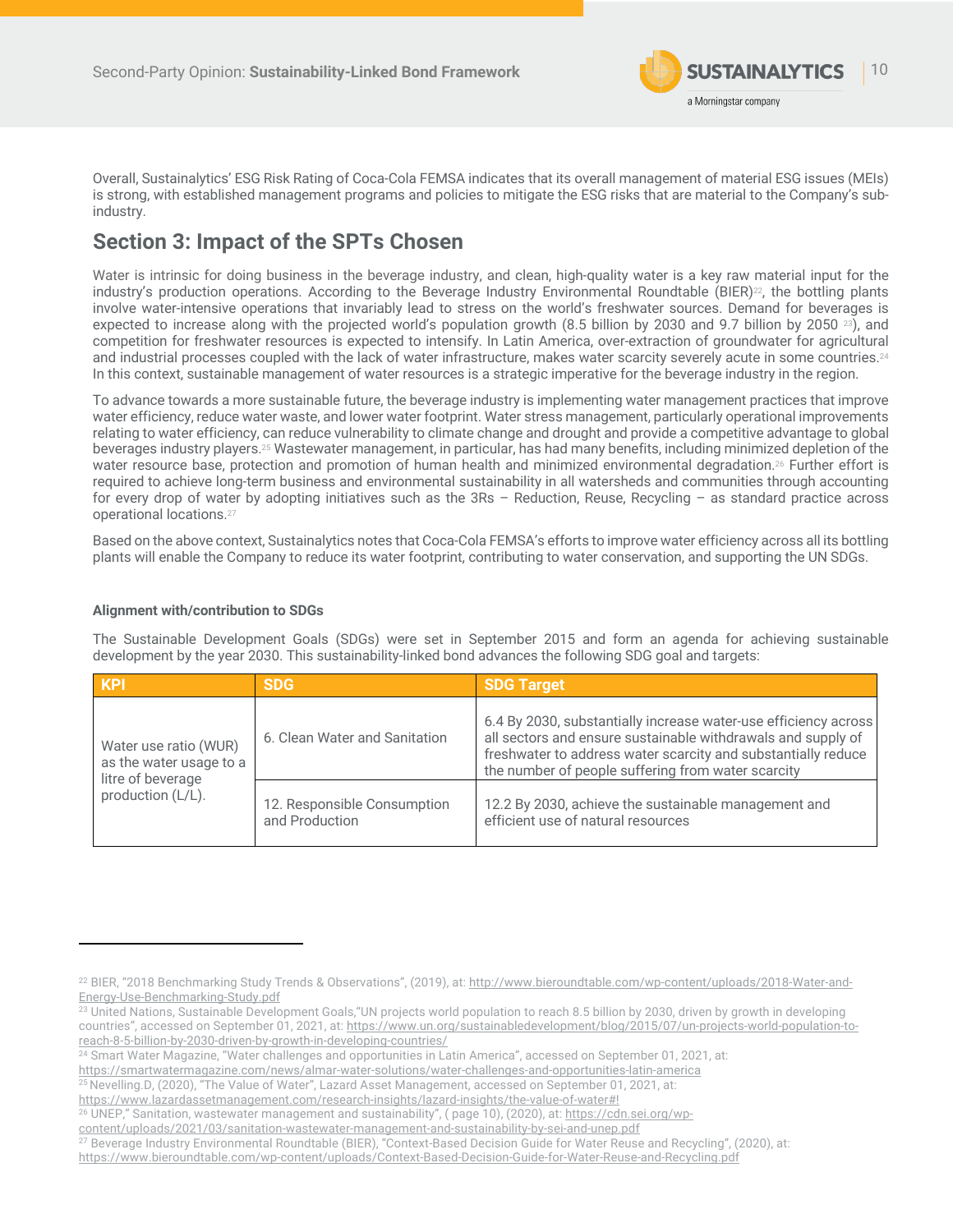

## **Conclusion**

Coca-Cola FEMSA intends to issue Sustainability-Linked Bonds that will tie the coupon rate to the achievements of the following SPTs:

- Reduce the water use ratio to 1.36 by 2024
- Reduce the water use ratio to 1.26 by 2026.

Sustainalytics considers the KPI chosen - water use ratio (WUR) as the water usage to a litre of beverage production (L/L), to be strong based on a clear and consistent methodology on a material environmental issue while having a high scope of applicability. The SPTs are also considered to be ambitious based on a favorable comparison against targets set by peers while aligned with historical performance and offering a continued improvement on the Company's water efficiency strategy.

Furthermore, Sustainalytics considers reporting and verification commitments to be aligned with market expectations.

Based on the above, Sustainalytics considers Coca-Cola FEMSA's SLB Framework to be in alignment with the five core components of the Sustainability-Linked Bond Principles 2020 and the prospective of achievement of the SPTs to be impactful.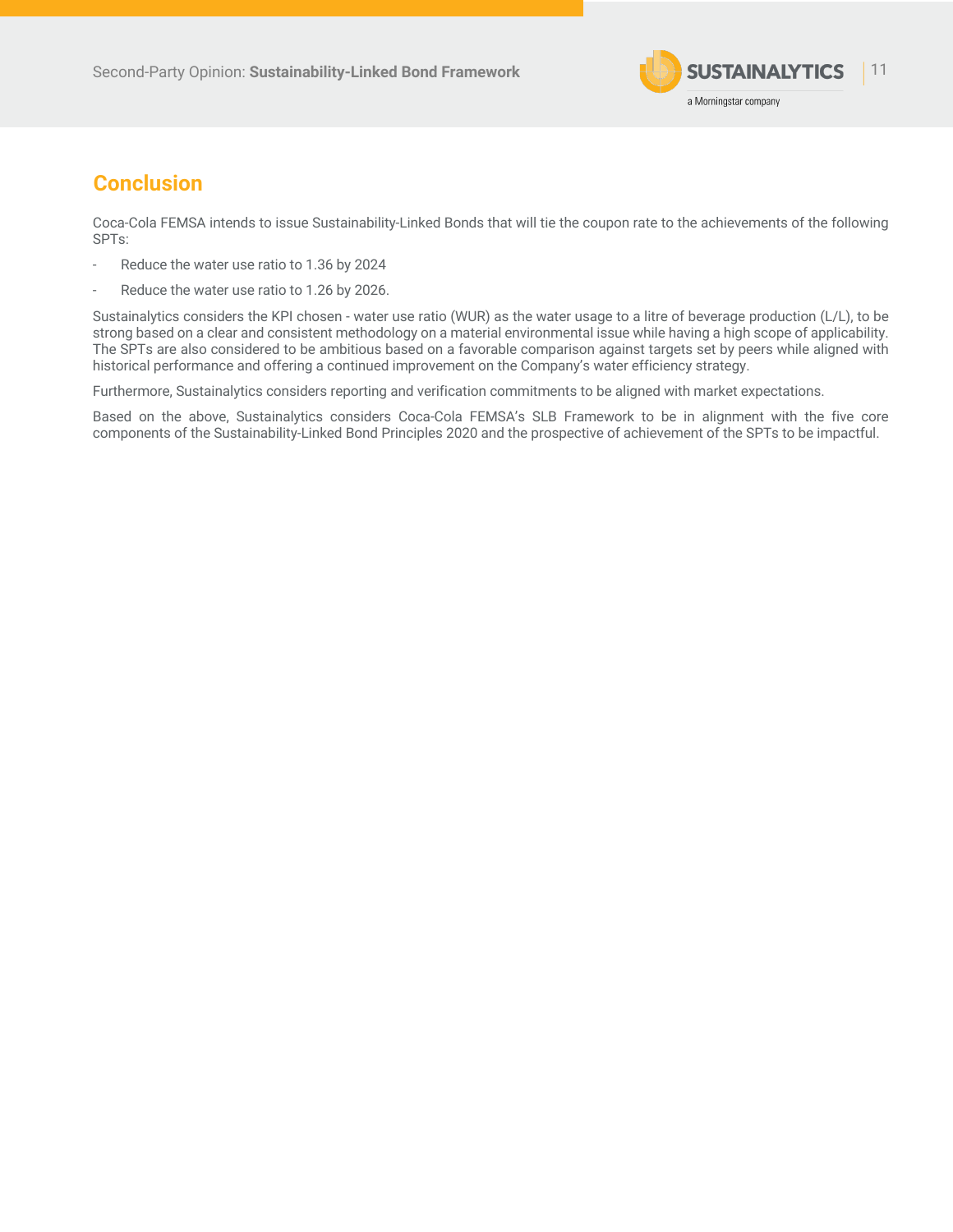

# **Appendix 1: Sustainability-Linked Bonds - External Review Form**

### **Section 1. Basic Information**

**Issuer name:** Coca-Cola FEMSA, S.A.B. de C.V.

**Sustainability-Linked Bond ISIN:** not known at the time of publication

**Independent External Review provider's name for second party opinion pre-issuance (sections 2 & 3):** Sustainalytics

**Completion date of second party opinion pre-issuance:** September 13, 2021

**Independent External Review provider's name for post-issuance verification (section 4):** not known at the time of publication

**Completion date of post issuance verification:** not known at the time of publication

At the launch of the bond, the structure is:

☒ a step-up structure ☐ a variable redemption structure

### **Section 2. Pre-Issuance Review**

### **2-1 SCOPE OF REVIEW**

The following may be used or adapted, where appropriate, to summarise the scope of the review.

The review:

| $\boxtimes$ | assessed all the following elements (complete review)       |             | only some of them (partial review):      |
|-------------|-------------------------------------------------------------|-------------|------------------------------------------|
| $\boxtimes$ | Selection of Key Performance Indicators (KPIs)              | $\boxtimes$ | Bond characteristics (acknowledgment of) |
| $\boxtimes$ | Calibration of Sustainability Performance Targets<br>(SPTs) | X           | Reporting                                |
| $\boxtimes$ | Verification                                                |             |                                          |
| $\boxtimes$ | and confirmed their alignment with the SLBP.                |             |                                          |

### **2-2 ROLE(S) OF INDEPENDENT EXTERNAL REVIEW PROVIDER**

| $\boxtimes$ | Second Party Opinion | Certification  |
|-------------|----------------------|----------------|
| $\Box$      | Verification         | Scoring/Rating |

*Note: In case of multiple reviews / different providers, please provide separate forms for each review.* 

### **2-3 EXECUTIVE SUMMARY OF REVIEW and/or LINK TO FULL REVIEW** *(if applicable)*

Coca-Cola FEMSA intends to issue Sustainability-Linked Bonds that will tie the coupon rate to the achievements of the following SPTs:

Reduce the water use ratio to 1.36 by 2024, then further to 1.26 by 2026.

Sustainalytics considers the KPI chosen - water use ratio (WUR) as the water usage to a litre of beverage production (L/L), to be strong based on a clear and consistent methodology on a material environmental issue while having a high scope of applicability and the SPTs to be ambitious based on a favorable comparison against targets set by peers while aligned with historical performance and offering a continued improvement on the Company's water efficiency strategy. Furthermore, Sustainalytics considers reporting and verification commitments to be aligned with market expectations. Based on the above, Sustainalytics considers Coca-Cola FEMSA's SLB Framework to be in alignment with the five core components of the Sustainability-Linked Bond Principles 2020 and the prospective of achievement of the SPTs to be impactful.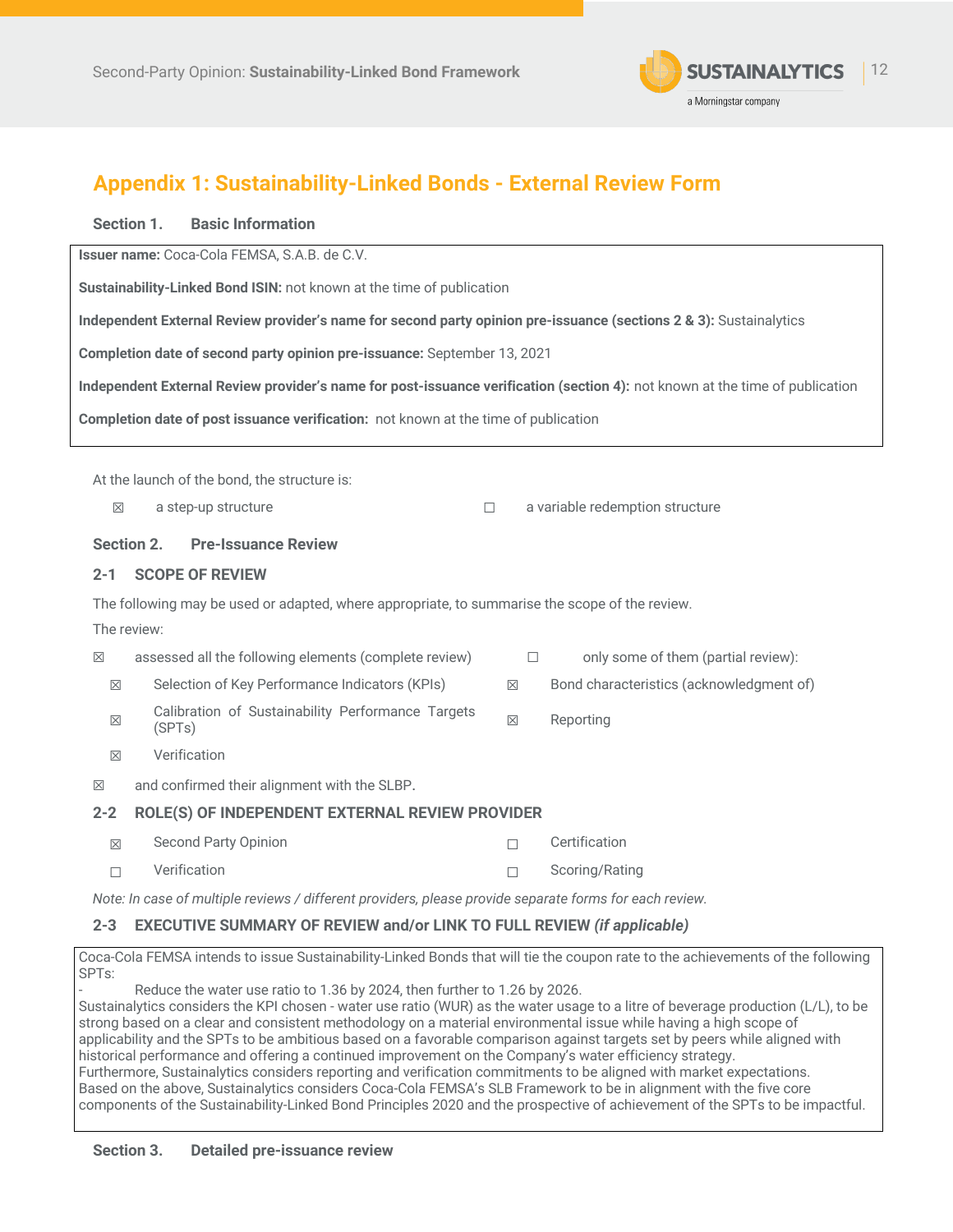

*Reviewers are encouraged to provide the information below to the extent possible and use the comment section to explain the scope of their review.* 

### **3-1 SELECTION OF KEY PERFORMANCE INDICATORS (KPIS)**

**Overall comment on the section** *(if applicable)*: Sustainalytics overall considers the water efficiency KPI as strong given that: (i) it directly measures a material environmental issue, (ii) it has a very high scope of applicability, and (iii) it follows a clear and consistent methodology aligned with an externally recognized definition.

### **List of selected KPIs:**

- Water use ratio (WUR) as the water usage to a litre of beverage production (L/L).

#### **Definition, Scope, and parameters**

| $\boxtimes$ | Clear definition of each selected KPIs                                                                                         | $\boxtimes$ | Clear calculation methodology                    |
|-------------|--------------------------------------------------------------------------------------------------------------------------------|-------------|--------------------------------------------------|
| П           | Other (please specify):                                                                                                        |             |                                                  |
|             | Relevance, robustness, and reliability of the selected KPIs                                                                    |             |                                                  |
| $\boxtimes$ | Credentials that the selected KPIs are relevant.<br>core and material to the Issuer's sustainability<br>and business strategy. | $\boxtimes$ | Evidence that the KPIs are externally verifiable |
| $\boxtimes$ | Credentials that the KPIs are measurable or<br>quantifiable on a consistent methodological<br>basis                            | $\boxtimes$ | Evidence that the KPIs can be benchmarked        |
|             |                                                                                                                                |             | Other (please specify):                          |

### **3-2 CALIBRATION OF SUSTAINABILITY PERFORMANCE TARGETS (SPTs)**

**Overall comment on the section (***if applicable***):** Sustainalytics considers the SPTs to align with Coca-Cola FEMSA's sustainability strategy and considers the SPTs to be ambitious given that it is aligned with past performance with targets exceeding those of the subindustry peers.

#### **Rationale and level of ambition**

| 冈           | Evidence that the SPTs represent a material<br>improvement                                  | $\boxtimes$ | Credentials on the relevance and reliability of<br>selected benchmarks and baselines |
|-------------|---------------------------------------------------------------------------------------------|-------------|--------------------------------------------------------------------------------------|
| $\boxtimes$ | Evidence that SPTs are consistent with the<br>Issuer's sustainability and business strategy | $\boxtimes$ | Credentials that the SPTs are determined on a<br>predefined timeline                 |
|             |                                                                                             |             | Other (please specify):                                                              |
|             | <b>Benchmarking approach</b>                                                                |             |                                                                                      |
| $\boxtimes$ | Issuer own performance                                                                      | $\boxtimes$ | Issuer's peers                                                                       |
|             | reference to the science                                                                    |             | Other (please specify):                                                              |
|             |                                                                                             |             |                                                                                      |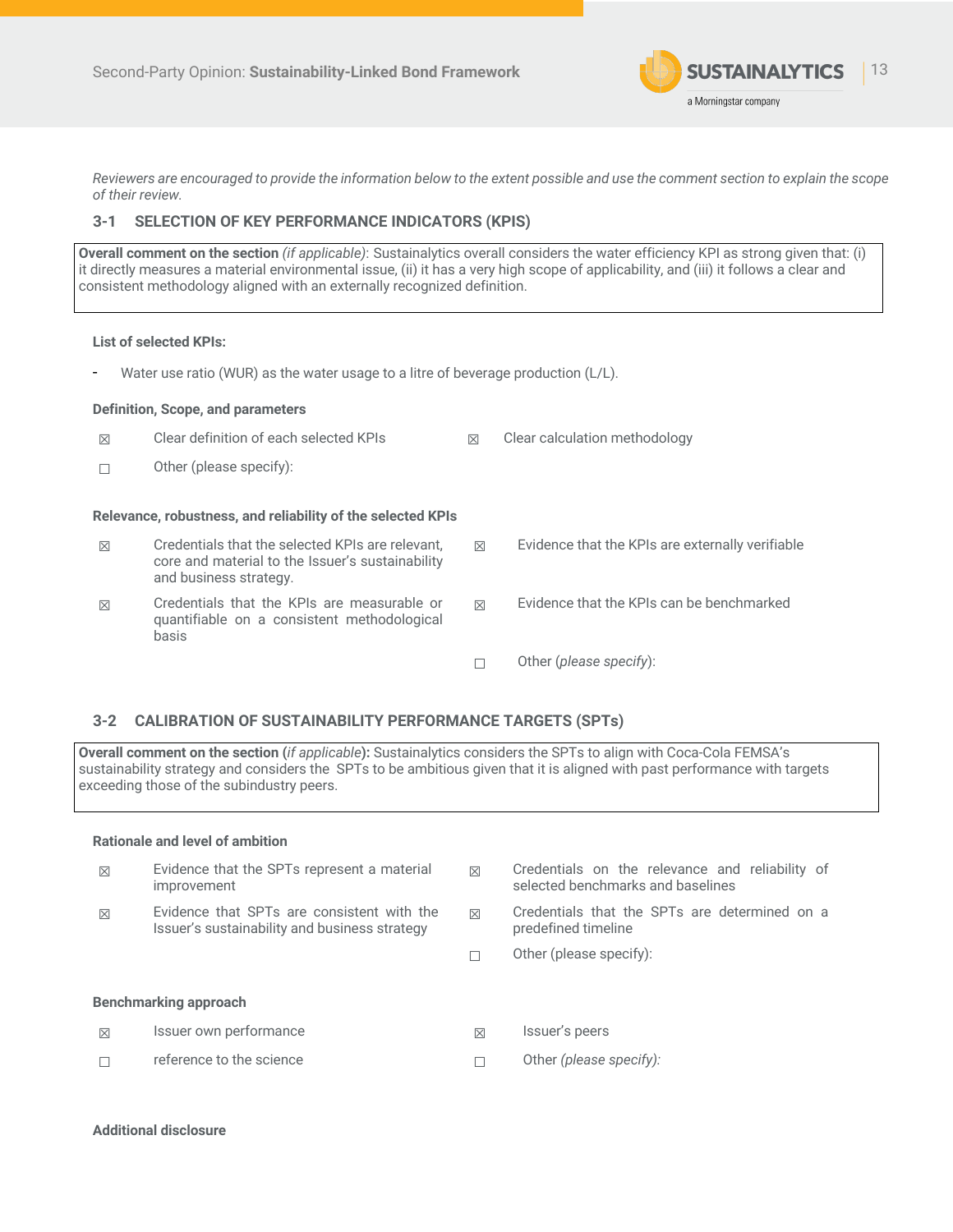

- potential recalculations or adjustments description
- ☒ issuer's strategy to achieve description
- $\boxtimes$  identification of key factors that may affect the achievement of the SPTs
- ☐ Other (please specify):

### **3-3 BOND CHARACTERISTICS**

**Overall comment on the section (***if applicable***):** Coca-Cola FEMSA will link the bond's financial/ structural characteristics to the achievement of the SPTs, namely, a coupon rate step-up provision for failing to achieve the SPT. To avoid triggering the coupon rate step-up, the SPTs needs to be achieved at the relevant target observation date along with the reporting and verification commitments.

#### **Financial impact:**

- $\boxtimes$  variation of the coupon
- ☐ …
- ☐ Other (*please specify*):

### **Structural characteristic:**

- $\Box$  …
- ☐ …
- ☐ Other (*please specify*):

#### **3-4 REPORTING**

**Overall comment on the section (***if applicable***):** Coca-Cola FEMSA commits to report on an annual basis on its performance on the KPI in its integrated annual report available on its website. The Company commits to disclose relevant information that affects the KPI performance, such as any re-assessments of KPI, restatement of the SPTs, or adjustments of the baseline. The reporting commitments are aligned with the SLBP.

#### **Information reported:**

| $\boxtimes$                | performance of the selected KPIs          | $\boxtimes$ | verification assurance report                  |  |  |
|----------------------------|-------------------------------------------|-------------|------------------------------------------------|--|--|
| $\boxtimes$                | level of ambition of the SPTs             |             | Other (please specify):                        |  |  |
|                            |                                           |             |                                                |  |  |
| Frequency:                 |                                           |             |                                                |  |  |
| $\boxtimes$                | Annual                                    |             | Semi-annual                                    |  |  |
|                            | Other (please specify):                   |             |                                                |  |  |
|                            |                                           |             |                                                |  |  |
| <b>Means of Disclosure</b> |                                           |             |                                                |  |  |
| $\boxtimes$                | Information published in financial report |             | Information published in sustainability report |  |  |
|                            | Information published in ad hoc documents |             | Other (please specify):                        |  |  |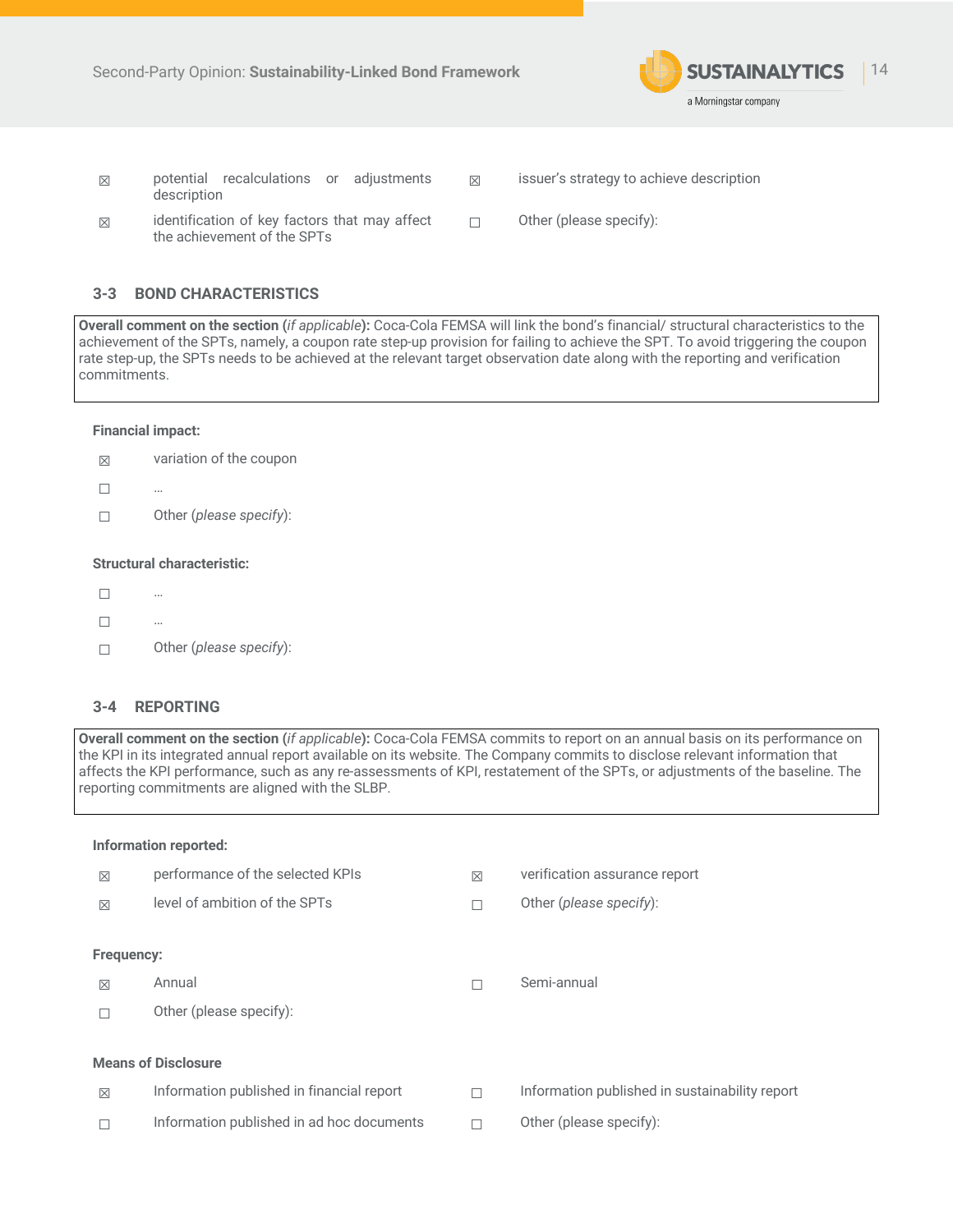

☐ Reporting reviewed *(if yes, please specify which parts of the reporting are subject to external review)*:

Where appropriate, please specify name and date of publication in the "useful links" section.

| <b>Level of Assurance on Reporting</b> |                   |  |                         |  |  |
|----------------------------------------|-------------------|--|-------------------------|--|--|
| $\boxtimes$                            | limited assurance |  | reasonable assurance    |  |  |
|                                        |                   |  | Other (please specify): |  |  |

**USEFUL LINKS (***e.g. to review provider methodology or credentials, to Issuer's documentation, etc.***)**

**Section 4. Post-issuance verification**

**Overall comment on the section (***if applicable***):** 

#### **Information reported:**

|                   | limited assurance            | reasonable assurance    |
|-------------------|------------------------------|-------------------------|
|                   |                              | Other (please specify): |
| <b>Frequency:</b> |                              |                         |
|                   | Annual                       | Semi-annual             |
|                   | Other (please specify):      |                         |
|                   | <b>Material change:</b>      |                         |
|                   | Perimeter                    | KPI methodology         |
|                   | SPT <sub>s</sub> calibration |                         |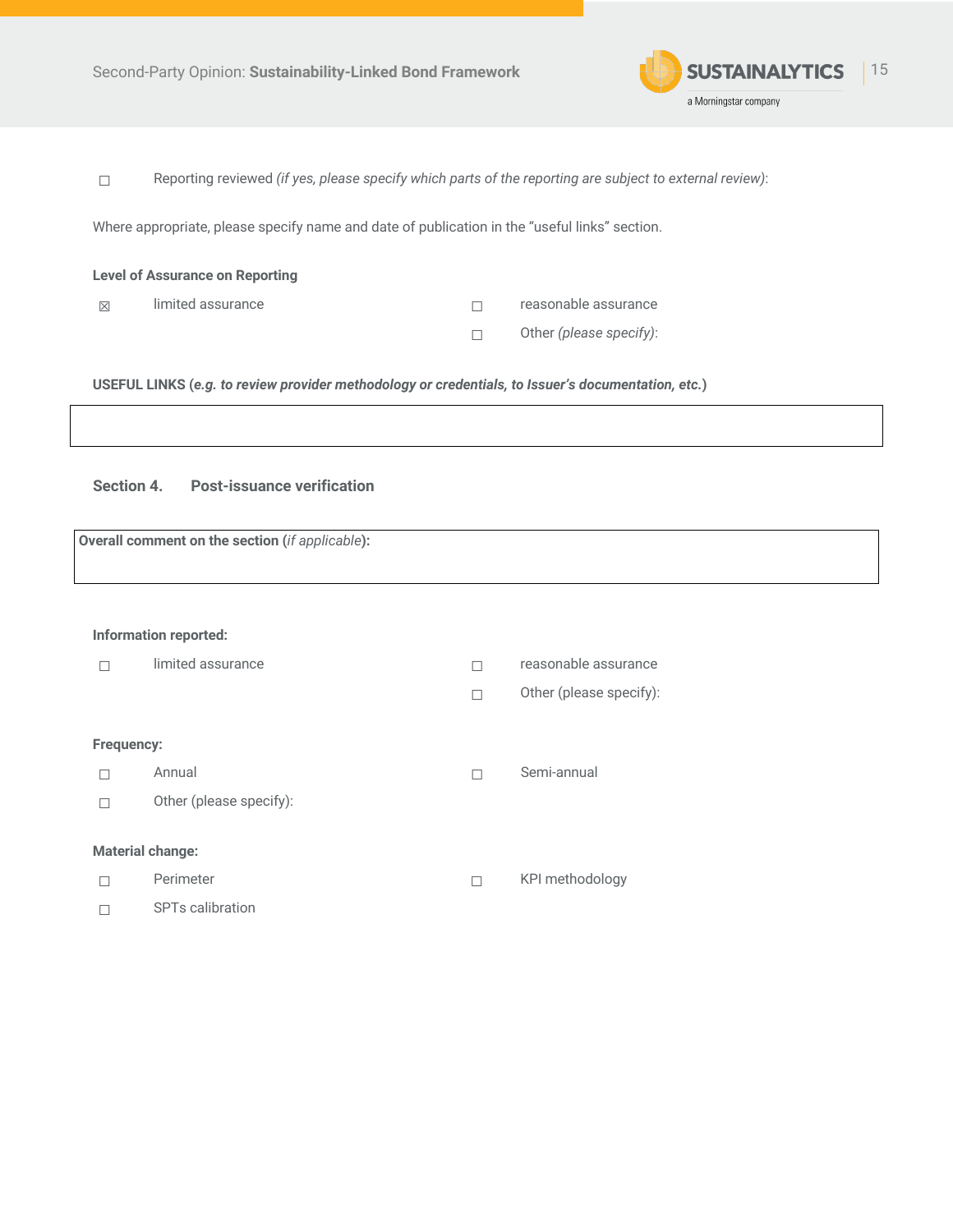

# **Disclaimer**

#### **Copyright ©2021 Sustainalytics. All rights reserved.**

The information, methodologies and opinions contained or reflected herein are proprietary of Sustainalytics and/or its third party suppliers (Third Party Data), and may be made available to third parties only in the form and format disclosed by Sustainalytics, or provided that appropriate citation and acknowledgement is ensured. They are provided for informational purposes only and (1) do not constitute an endorsement of any product or project; (2) do not constitute investment advice, financial advice or a prospectus; (3) cannot be interpreted as an offer or indication to buy or sell securities, to select a project or make any kind of business transactions; (4) do not represent an assessment of the Issuer's economic performance, financial obligations nor of its creditworthiness; and/or (5) have not and cannot be incorporated into any offering disclosure.

These are based on information made available by the Issuer and therefore are not warranted as to their merchantability, completeness, accuracy, up-to-dateness or fitness for a particular purpose. The information and data are provided "as is" and reflect Sustainalytics` opinion at the date of their elaboration and publication. Sustainalytics accepts no liability for damage arising from the use of the information, data or opinions contained herein, in any manner whatsoever, except where explicitly required by law. Any reference to third party names or Third Party Data is for appropriate acknowledgement of their ownership and does not constitute a sponsorship or endorsement by such owner. A list of our third-party data providers and their respective terms of use is available on our website. For more information, visit http://www.sustainalytics.com/legal-disclaimers.

The Issuer is fully responsible for certifying and ensuring the compliance with its commitments, for their implementation and monitoring.

In case of discrepancies between the English language and translated versions, the English language version shall prevail.